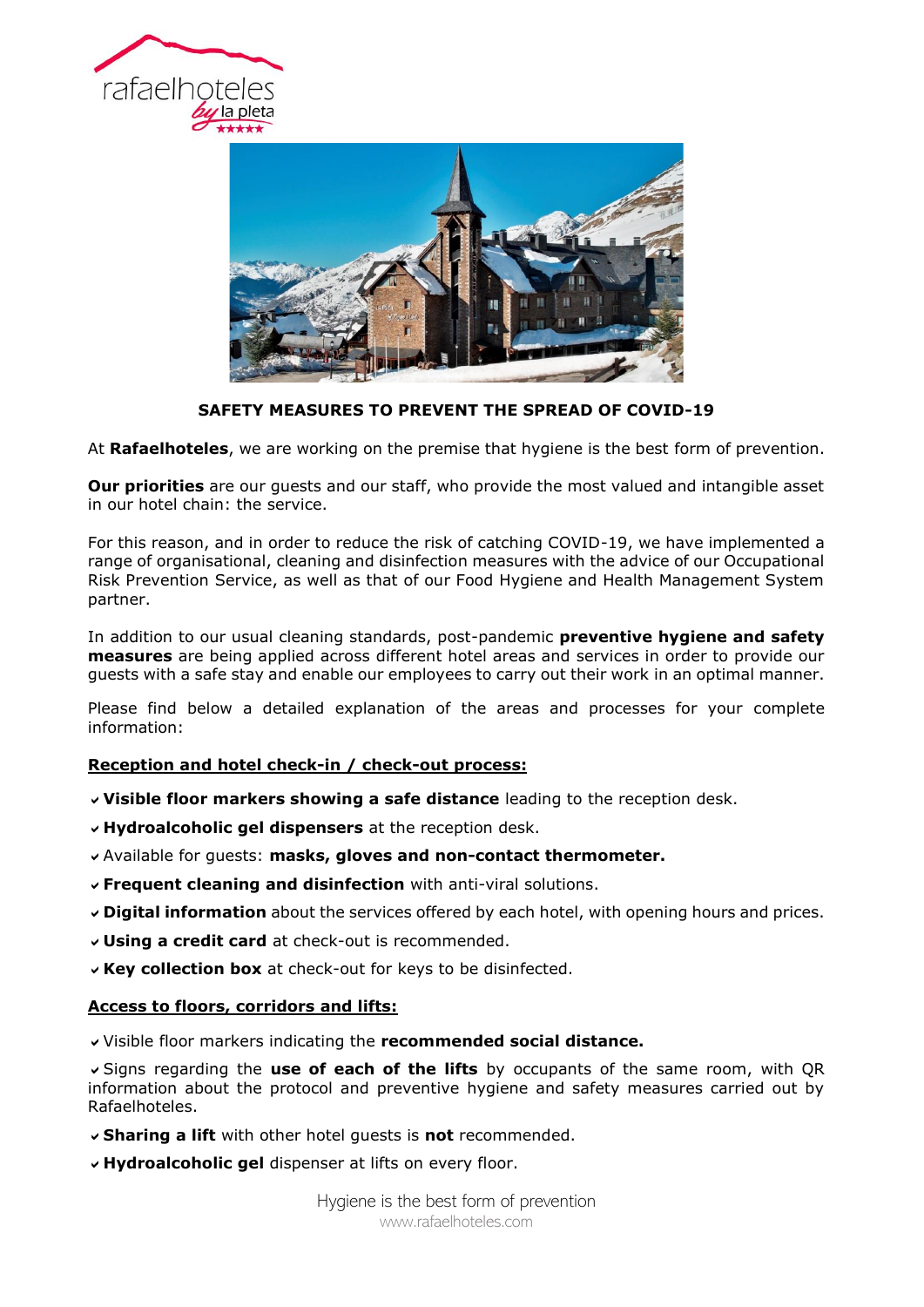

## **Rooms**

**Seal / stamp on entrance doors** showing that rooms have been sanitised following the Rafaelhoteles cleaning and disinfection protocol.

The **manual cleaning and disinfection protocol** is followed using kits containing chlorineor alcohol-based cleaning products and disinfectant wipes, disposable cloths or textile materials, paying particular attention to items such as telephone, hangers, doorknobs and handles, taps, toilets, hair dryers, etc.

**Anti-viral products** approved by UNE-EN 14476 Standard are used according to the items being cleaned: textiles, floor, screen, taps or surfaces.

**Rooms are ventilated** during the cleaning process for proper air renewal (minimum of 10 minutes).

**Decorative items**, signs, magazines, room bins, bedding, etc. are **removed** to ensure



proper hygienic safety according to the established cleaning procedure.

**Bedding and towels** are treated and washed at 60 degrees at an industrial laundry.

**Remote controls** are bagged for single use.

**Individual toiletry** kits are bagged for single use, including personal hygiene items and hydroalcoholic gel.

**Rubbish and dirty clothing are removed** in sealed bags, thus fully preventing contact with clean clothing.

- **Bathroom bins have a lid** and double bag.
- **Restricted minibar** beverage service due to its high risk and contact level.
- **Ozone** is used in a controlled manner to enhance the room disinfecting protocol.

#### **Dining and breakfast service**

**Hydroalcoholic gel** dispenser at the entrance.

- **Visible floor markers** showing the safe distance.
- Furniture is adapted to the **recommended social distance.**
- Prior reservation, if necessary for the correct **control of the maximum capacity** allowed.

**Adaptation of the buffet breakfast service** to the recommendations that minimize the risk of contagion.

**Communal items** (oil and vinegar cruets, salt and pepper shakers, drinks machines, sugar cubes, etc.) are **replaced** with single servings, and any decorative items are removed.

- **Crockery and cutlery is sanitised** by dishwasher.
- **Textiles** are treated and washed at 60 degrees at an industrial laundry.

The **updated HACCP in the context of COVID-19** are complied with when cleaning and disinfecting the entire area and kitchen.